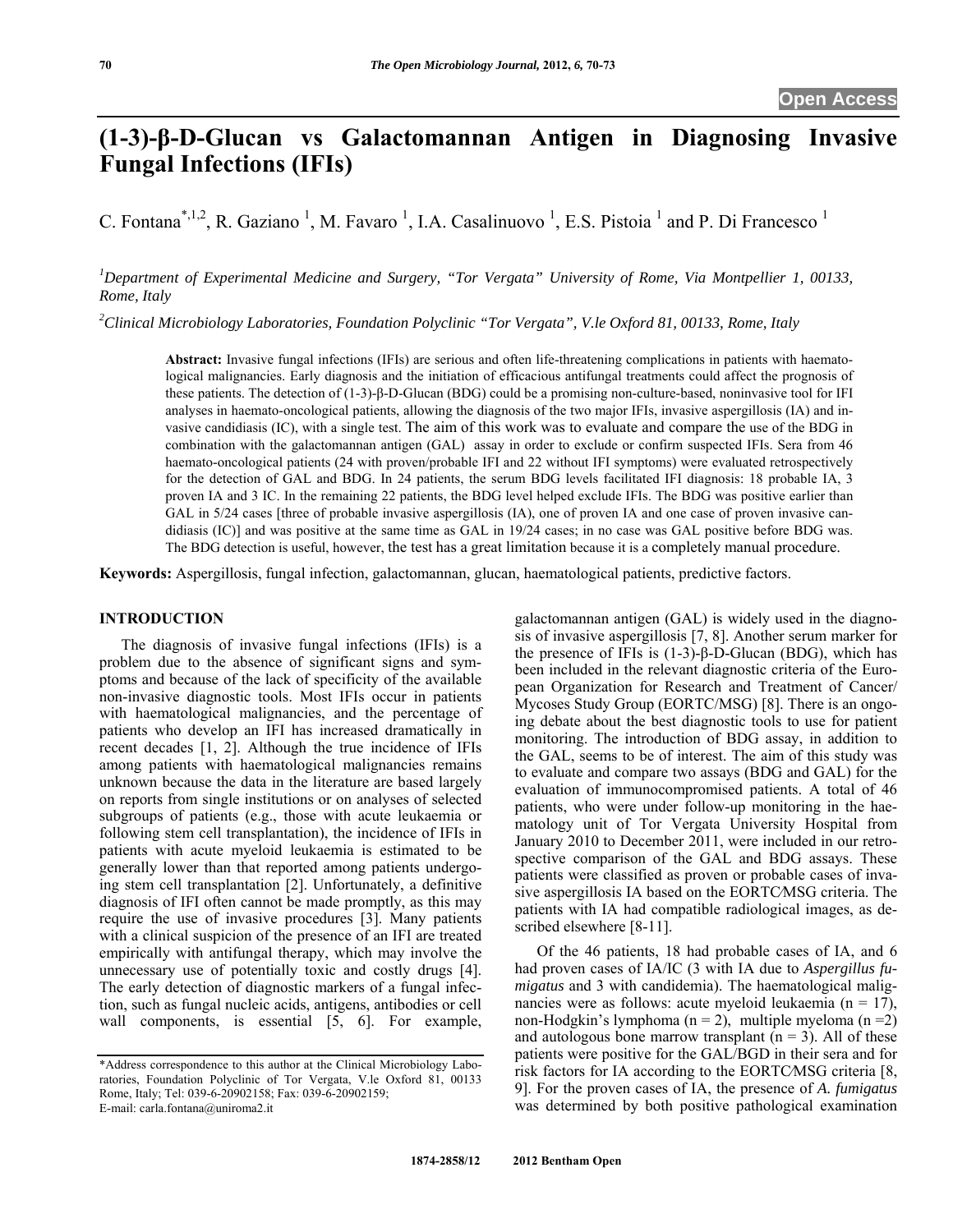and positive culture. For the probable IA cases  $(n = 18)$ , the computed tomographic (CT) findings were as follows: nodules (n = 17), halo (n = 1), and nodules and halo (n = 1). The haematological malignancies for each of 24 patients were reported in the Table **1**. The three proven IA were: one case of ocular infection (endophthalmitis, in a patient with decreased visual acuity) and two cases of invasive pulmonary infections. The three proven IC were all candidaemia. For each of the 46 patients, the following 3–4 serum samples were tested retrospectively (one serum a week): (i) the first serum sample that was positive for GAL and/or BGD+ and, if available, (ii) 1 serum samples before GAL/BGD positivity was observed and 1–2 serum samples after GAL/BGD positivity was observed. As negative controls, a selection of 12 GAL-negative and 10 GAL-positive serum samples from 22 adult Haematology Department patients without clinical signs of IFI (i.e., fever, pulmonary symptoms and thoracic pain) were tested for BDG. For these patients, the following causes of cross-reactions were checked: intravenous antibiotics, parenteral nutrition and intravenous human immunoglobulins [12,13]. The tests for galactomannan (Platelia Aspergillus®, Bio-Rad Laboratories, Marnes La Coquette, France) and BDG (Fungitell®, Associates of Cape Cod, Falmouth, MA, USA) were performed according to the manufacturer's recommendations for testing serum samples, as described elsewhere [3,4,10, 14]. The GAL, in particular, was performed in full automation using the Power-LAB system and the 0.5 index was the threshold of positive samples. The BDG assay was performed in duplicate, and the positive threshold was 80 pg ⁄mL. For each assay, a standard curve of five points (500, 250, 125, 62.5, 31.25, and 0 pg ⁄mL) was constructed and the assays were conducted using a series of 20 serum samples. The BDG assays requires the use of specific laboratory equipment and all of the disposable materials used needed to be glucan free.

 Fungi and yeasts culture (blood culture as well as culture from any relevant body sites, including respiratory tract) was performed according to the good microbiological practice [15]. Blood cultures were incubated for 5 days using a Bac-TAlert 3D automated blood culture system (bioMérieux, Marcy l'Etoile, France). At the end of the incubation (for negative samples) or at the time of a positive signal (for positive samples), the blood cultures were subcultured onto specific media for fungal identification and maintained in culture at 25°C under ordinary atmospheric conditions until the growth of fungi was observed. In cases of no growth, the culture was monitored for 21 days and then concluded to be negative. *Aspergillus* spp. were identified following the guidelines of Larone [16,17]. All of the *Candida* isolates were identified to the species level using the YST panel (bioMérieux, Marcy l'Etoile, France).

 The BDG serum levels of the 46 patients helped in diagnosing 24 cases of IFI: 18 patients with probable invasive aspergillosis (IA), 3 patients with proven IA and 3 patients with proven invasive candidiasis (IC). Among the remaining 22 patients (who did not exhibit signs of IFI: twelve GALnegative and ten GAL-positive), the BDG assay, showing negative results, helped in excluding an IFI. The kinetic variations in the BDG serum levels of the 24 patients were compared with those of the galactomannan antigen and the sera value for each determination has been reported in the Table **1**. In 5/24 cases (one of proven IC, one of proven IA and three probable IA), BDG was positive earlier than GAL, with a mean time lapse of approximately 7 days, in  $2/3$  cases of proven IA (due to *A. fumigatus*), BDG was positive at the same time as GAL. In one case of proven IA (patient 24) the BDG was strongly positive while the GAL remained negative. In 1/3 cases of proven IC (caused by *C. albicans*), BDG was positive before GAL. In no case of probable or proven IA/IC was BDG positive after GAL was (Table **1**). For 10 patients (in the group of 22-negative control) who were GAL positive but negative for BDG, neither clinical evidence nor the culturing supported the existence of an IFI. Therefore, for these 10 patients the GAL positivity was attributed to interfering antibiotics, such as piperacillin/tazobactam, used in the prophylaxis regimen [18]. No false positive result was found using the BDG assay.

 Also the microbiological data sustained the results of BDG assay. All the patients with proven IA were positive to the culture of *A.fumigatus*: two detected in bronchoalveolar lavage, in patients with pulmonary symptoms, and one positive to the culture of vitreous humor in a patient with endophthalmitis (patient no.24, see Table **1**). In particular, for the patient no.24 the starting localization of the fungal infection to the ocular district may account for the delay in GAL test positivity. While the three proven IC were all *C.albicans* fungemia. In the group of 18 patients with probable invasive aspergillosis the cultures remained negative. Therefore, the microbiological data were not be of help in confirming the nature of fungal infection and the definition of probable IA has been based on host factors, clinical criteria and of course on the antigen detection.

 The BDG assay was easy to perform but required a welltrained staff, as the distribution is a critical element in the quality of the results. Although the use of the BDG kits was optimised (complete plates of 20 samples), the cost of the BDG assay was higher than that of the GAL assay because of the number of samples tested; 15 samples (15 of  $\sim$ 120) determinations  $= 12.5\%$ ) needed to be re-tested because one replicate was below the 80 pg ⁄mL threshold and the other replicate was above the threshold.

 Our preliminary data emphasise the importance of pairing the two assays (GAL and BDG) in the early diagnosis of IFIs. In the case of IA, the GAL assay appears to be more specific but may be less effective during the early stage of infection. GAL results show a large number of false positive samples (10 on 22 negative patients) and a false negative specimens (patient 24), so the sensitivity, the specificity the positive and negative predictive values were: 95.83, 54.54, 69.7 and 92.3, respectively. On the contrary the BDG assay is less specific in the early stages, but it shows a good negative predictive value and so it could be of help in order to reduce the percentage of false positives. Even though the reported sensitivity of the BDG is low, our data, albeit preliminary, show that when the test, if performed on a selected group of patients, could exhibit good performances in terms of sensitivity, specificity, negative and positive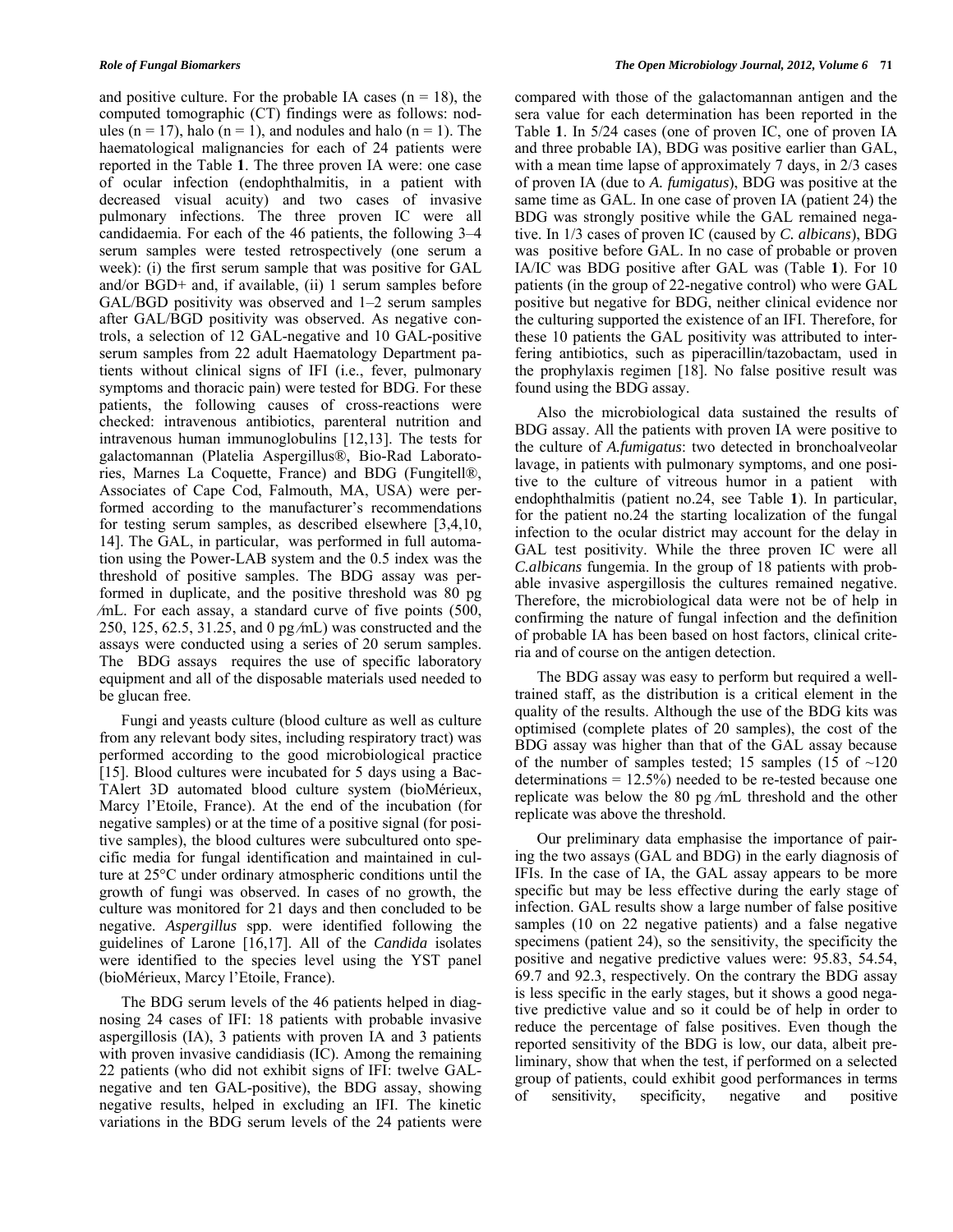**Table 1. Comparison between Galactomannan Antigen (GAL) and (1-3) Beta-D-glucan (BGD) in Presumptive Diagnosis of Fungal Infections** 

| Haematological<br>malignancies | <b>IFI</b>     | Sera tested/value detected |                         |                         |                          |            | Sera tested/value detected |                         |                         |                          |           |
|--------------------------------|----------------|----------------------------|-------------------------|-------------------------|--------------------------|------------|----------------------------|-------------------------|-------------------------|--------------------------|-----------|
|                                |                | <b>GAL</b>                 |                         |                         |                          |            | <b>BGD</b>                 |                         |                         |                          |           |
|                                |                | $1st$ week                 | 2 <sup>nd</sup><br>week | 3 <sup>rd</sup><br>week | 4 <sup>th</sup><br>week  | <b>SD</b>  | $1st$ week                 | 2 <sup>nd</sup><br>week | 3 <sup>rd</sup><br>week | 4 <sup>th</sup><br>week  | <b>SD</b> |
|                                | Proven IA      |                            |                         |                         |                          |            |                            |                         |                         |                          |           |
| AML                            | patient 7      | $0.503*$                   | 1.054                   | 0,577                   | 0,456                    | 608,228985 | 324*                       | 274                     | 176                     | $\tau$                   | 135,06418 |
| AML                            | patient 4      | 0,98                       | 1,068                   | 0,807*                  | 0.503                    | 0,50819372 | 171                        | 180                     | 66*                     | $\tau$                   | 122,32947 |
| AML                            | Patient 24     | 0.06                       | $0.133*$                | 0.06                    | 0.274                    | 0,13160043 | 186                        | $70*$                   | 65                      | 54                       | 7,7781746 |
|                                | Proven IC      |                            |                         |                         |                          |            |                            |                         |                         |                          |           |
| <b>ABMT</b>                    | patient 1      | 0,535                      | $0,77*$                 | $\mathbf{1}$            | 2                        | 0,70710678 | 109                        | $53*$                   | 83                      | 85                       | 1,4142136 |
| AML                            | patient 6      | 0,3                        | 0,766                   | 1,219*                  | 0.423                    | 0,33393118 | 214                        | 301                     | 387*                    | 159                      | 100,40916 |
| AML                            | patient 13     | $0.554*$                   | 0,545                   | 0.389                   | 0.152                    | 0,22201641 | 89*                        | 114                     | 62                      | $<$ 7                    | 36,769553 |
|                                | Probable<br>IA |                            |                         |                         |                          |            |                            |                         |                         |                          |           |
| ABMT                           | patient 3      | 0,863                      | 0,732                   | 0.766                   | 0.4                      | 0,37678567 | 338                        | 141                     | 37                      | $\tau$                   | 70,323064 |
| AML                            | patient 8      | 0,514                      | 0,77                    | 0,429                   | 0.084                    | 0,24112341 | 116                        | 28                      | $\tau$                  | $\boldsymbol{7}$         | 12,124356 |
| AML                            | Patient 5      | 0.766                      | 0.5                     | 0.501                   | $\overline{a}$           | 0,243559   | 214                        | 266                     | 85                      | $\overline{a}$           | 127,98633 |
| <b>NHL</b>                     | patient 9      | 0,599                      | 0,8                     | 0.514                   |                          | 0.31328759 | 109                        | 103                     | 11                      | $\overline{a}$           | 65,053824 |
| <b>NHL</b>                     | patient 10     | 0,814                      | 0,611                   | 1,229                   |                          | 0,43699199 | 152                        | 249                     | 287                     |                          | 26,870058 |
| AML                            | patient 2      | 0,637                      | 0,538                   | 1,005                   | 0.736                    | 0,27771035 | 147                        | 523                     | 159                     | 47                       | 248,86944 |
| AML                            | patient 11     | 0,460                      | 0,617                   | 0.06                    | $\overline{a}$           | 0,43333861 | 408                        | 171                     | 43                      | $\frac{1}{2}$            | 90,509668 |
| AML                            | patient 12     | 0,410                      | 0,41                    | 0.098                   | 0.06                     | 0,2869675  | 532                        | 71                      | 52                      | 20                       | 25,774665 |
| AML                            | patient 14     | 0,051                      | 0,887                   | 0.599                   | 0.2                      | 0,44310524 | 199                        | 66                      | 59                      | $\tau$                   | 32,233523 |
| AML                            | patient 15     | 0,66                       | 0,62                    | 0,06                    |                          | 0,3959798  | 146                        | 186                     | 54                      |                          | 93,338095 |
| AML                            | patient 16     | 0,587                      | 0.288                   | 0.204                   | 0.553                    | 0,12649632 | 82                         | 83                      | 124                     | 161                      | 39,01709  |
| AML                            | patient 17     | 0,767                      | 0.056                   | 0.118                   | 0.179                    | 0,02995383 | 84                         | 82                      | 77                      | 61                       | 10,969655 |
| AML                            | patient 18     | 0,859                      | 0.404                   | 0.125                   | 0.026                    | 0,13700194 | 124                        | 70                      | 56                      | 62                       | 7,0237692 |
| <b>ABMT</b>                    | patient 19     | 0,583                      | 0.278                   | 0.474                   | 0.11                     | 0,16139273 | 394                        | 388                     | 301                     | 287                      | 54,720502 |
| <b>MM</b>                      | patient 20     | 1,172                      | 0,523                   | 0,06                    | $\overline{\phantom{a}}$ | 0,32739044 | 114                        | 62                      | $<$ 7 $\,$              | $\overline{\phantom{a}}$ | 38,890873 |
| AML                            | patient 21     | 0,913                      | 0,424                   | 0,233                   | $\frac{1}{2}$            | 0,1350574  | 523                        | $\tau$                  | $\tau$                  | $\overline{a}$           | 297.91    |
| <b>MM</b>                      | patient 22     | 0,613                      | 0,5                     | 0,3                     | $\overline{a}$           | 0,14142136 | 180                        | 24                      | $<$ 7                   | $\overline{a}$           | 12,020815 |
| AML<br>$1.0 - 1.1 - 1.$        | patient 23     | 0,859                      | 0, 5                    | 0,423                   | $\overline{a}$           | 0,05444722 | 124                        | 79                      | 70                      | $\overline{a}$           | 6,363961  |

Legend for Table **1**:

\* indicate the time of positive culture for *Aspergillus/Candida;*

AML: acute myeloid leukemia; NHL: non-Hodgkin's lymphoma; ABMT: autologous bone marrow transplant; MM: multiple myeloma

SD: standard deviation

predictive values (all of them were 100%, data not shown) [4,12]. The GAL assay becomes positive later but is more specific in the case of IA. On the other hand the BDG has significant negative predictive value and coupled with the GAL assay reduces the number of false positives. It is noteworthy that the 2/6 cases of IA were early diagnosed by the BDG assay and not the GAL assay. The fact that the BDG assay was positive for all of the cases of IA (probable and proven) confirms that this test could be a useful tool to screen for IA. However, the BDG assay is deficient with respect to its repeatability and the use of a manual procedure; automation may improve these inadequacies. Although the BDG test was as easy to use as the GAL assay, it was more expensive than the GAL assay. Furthermore, there are also other costs that are not reflected in the price: (i) the test platform does not include double testing when there are discrepancies between replicates (15 cases in this study); (ii) the plat-